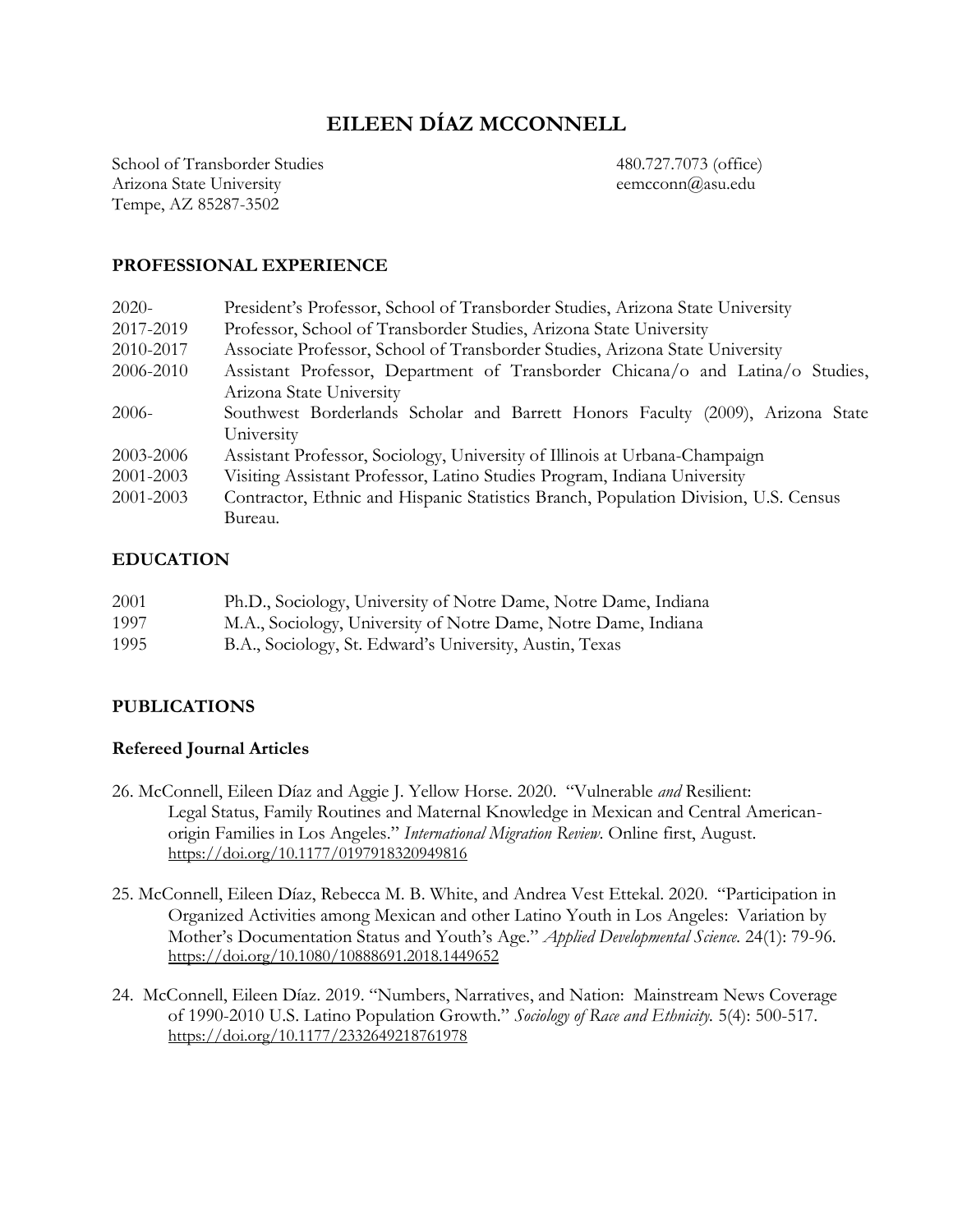## **Refereed Journal Articles, cont.**

- 23. McConnell, Eileen Díaz. 2017. "Rented, Crowded, and Unaffordable? Social Vulnerabilities and the Accumulation of Precarious Housing Conditions in Los Angeles." *Housing Policy Debate.*  27(1): 60-79. <https://doi.org/10.1080/10511482.2016.1164738>
- 22. McConnell, Eileen Díaz. 2015. "Hurdles or Walls? Nativity, Citizenship, Legal Status and Latino Homeownership in Los Angeles." *Social Science Research.* 53: 19-33. <https://doi.org/10.1016/j.ssresearch.2015.04.009>
- 21. McConnell, Eileen Díaz. 2015. "Restricted Movement: Nativity, Citizenship, Legal Status, and the Residential Crowding of Latinos in Los Angeles." *Social Problems.* 62 (1): 141-162. <https://doi.org/10.1093/socpro/spu007>
- 20. McConnell, Eileen Díaz. 2015. "Diverging Dividends, Diverging Futures: Nativity, Citizenship Status, Legal Status and the Non-Housing Asset Accumulation of Latinos." *Ethnicities.* 15 (2): 255-281. <https://doi.org/10.1177/1468796814557649>
- 19. McConnell, Eileen Díaz. 2014. "Good News and Bad News: Numeracy and Framing in Newspaper Reporting of Unauthorized Migration Estimates in Arizona." *Aztlán: A Journal of Chicano Studies*. 39(1): 41-70. <https://www.ingentaconnect.com/content/csrc/aztlan/2014/00000039/00000001/art00003>
- 18. McConnell, Eileen Díaz and Ilana Redstone Akresh. 2013. "Home Equity of New Legal Immigrants in the United States: An Evaluation of Three Key Theoretical Perspectives." *International Migration Review.* 47(3): 686–729. <https://doi.org/10.1111/imre.12040>
- 17. McConnell, Eileen Díaz. 2013. "Who has Housing Affordability Problems? Disparities in Housing Cost Burden by Race, Nativity and Legal Status in Los Angeles." *Race and Social Problems.* 5 (3): 173-190. {Erratum 5(3): 191-197} <https://doi.org/10.1007/s12552-013-9086-x>
- 16. McConnell, Eileen Díaz. 2012. "House Poor in Los Angeles: Examining Patterns of Housing-Induced Poverty by Race, Nat**i**vity, and Legal Status." *Housing Policy Debate.* 22(4): 605-631. {Corrigendum 25(1): 195-202} <https://dx.doi.org/10.1080%2F10511482.2012.697908>
- 15. McConnell, Eileen Díaz. 2011. "An 'incredible number of Latinos and Asians': Media Representations of Racial and Ethnic Population Change in Atlanta, Georgia." *Latino Studies.* 9 (2/3): 177-197. <https://doi.org/10.1057/lst.2011.17>
- 14. McConnell, Eileen Díaz and Ilana Redstone Akresh. 2010. "Housing Cost Burden and New Immigrants in the United States." *Population Research and Policy Review.* 29 (2):143-171. <https://doi.org/10.1007/s11113-009-9134-9>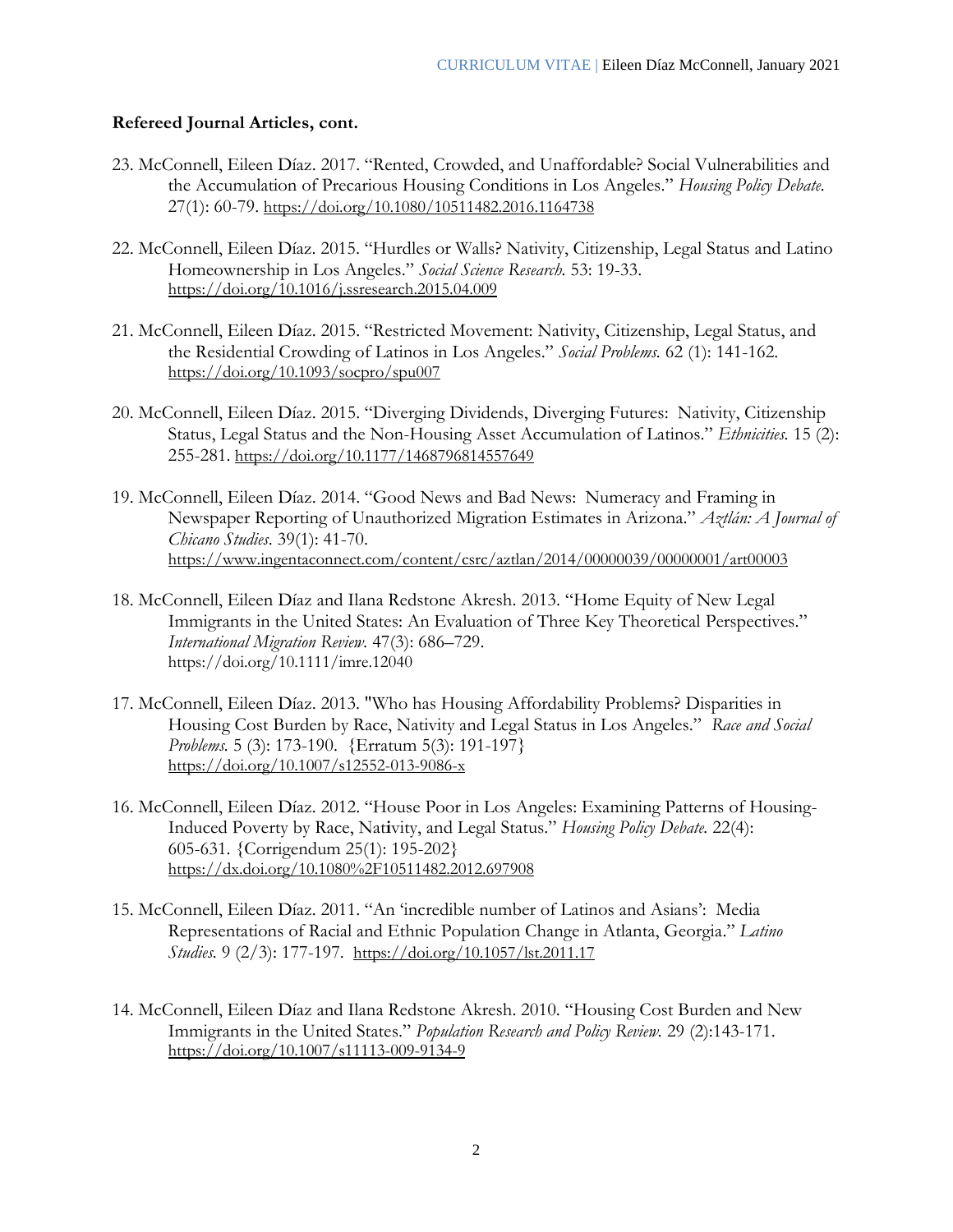#### **Refereed Journal Articles, cont.**

- 13. McConnell, Eileen Díaz and Faranak Miraftab. 2009. "Sundown Town to 'Little Mexico': Oldtimers and Newcomers in an American Small Town." *Rural Sociology.* 74 (4): 605-629.
- 12. McConnell, Eileen Díaz. 2008. "The U.S. Destinations of Contemporary Mexican Immigrants." *International Migration Review.* 42(4): 767–802.
- 11. McConnell, Eileen Díaz and Ilana Redstone Akresh. 2008. "Through the Front Door: Housing Outcomes of New Lawful Immigrants." *International Migration Review.* 42 (1): 134-162.
- 10. Miraftab, Faranak and Eileen Díaz McConnell. 2008. "Multiculturalizing Rural Towns: Insights for Inclusive Planning." *International Planning Studies.* 13(4): 343-359.
- 9. McConnell, Eileen Díaz and Enrico A. Marcelli. 2007. "Buying Into the American Dream? Mexican Immigrants, Legal Status, and Homeownership in Los Angeles County." *Social Science Quarterly.* 88(1): 199-221.
- 8. Williams, Richard A., Reynold Nesiba, and Eileen Díaz McConnell. 2005. "The Changing Face of Inequality in Home Mortgage Lending." *Social Problems.* 52(2): 181-208.
- 7. VanWey, Leah, Catherine M. Tucker, and Eileen Díaz McConnell. 2005. "Community Organization, Migration and Remittances in Oaxaca." *Latin American Research Review.* 40(1): 83-108.
- 6. McConnell, Eileen Díaz and Edward Delgado-Romero. 2004. "Latino Panethnicity: Reality or Methodological Construction?" *Sociological Focus.* 37(4): 297-312.
- 5. Guzmán, Betsy and Eileen Díaz McConnell. 2002. "The Hispanic Population: 1990-2000 Growth and Change." *Population Research and Policy Review.* 21(1-2): 109-128.
- 4. McConnell, Eileen Díaz and Felicia B. LeClere. 2002. "Selection, Context, or Both? The English Fluency of Mexican Immigrants in the American Midwest and Southwest." *Population Research and Policy Review.* 21(3): 179-204.
- 3. Christopherson, Neal, Michelle Y. Janning, and Eileen Díaz McConnell. 2002. "Two Kicks Forward, One Kick Back: A Content Analysis of Media Discourses on the Women's World Cup." *Sociology of Sport Journal.* 19(2): 170-188.
- 2. Williams, Richard A., Eileen McConnell, and Reynold Nesiba. 2001. "The Effect of GSE's, CRA, and Institutional Characteristics on Home Mortgage Lending to Underserved Markets." *Cityscape*: *A Journal of Policy Development and Research*. 5(3): 9-106.
- 1. Brunsma, David. Vladimir T. Khmelkov, Eileen McConnell and Amy J. Orr. 1996. "Increasing the Motivation of Secondary School Students*.*" *American Secondary Education*. 25(2): 10-15.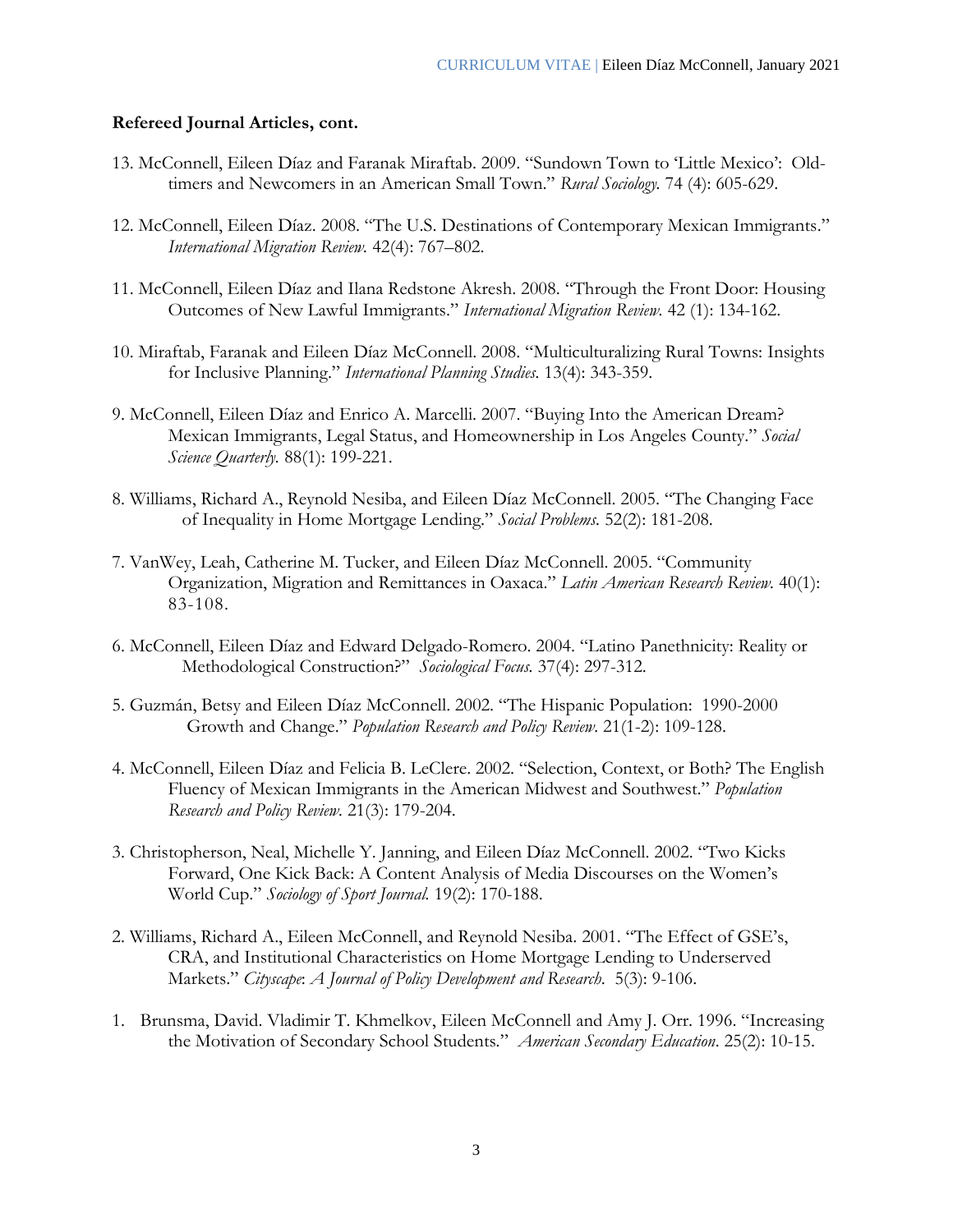## **Book Chapters**

- 6. McConnell, Eileen Díaz. 2013. "Latinos in Arizona: Demographic Context in the SB 1070 Era." Chapter in Latino Politics and International Relations: The Case of Arizona's Immigration Law SB 1070. Lisa Magaña and Erik Lee, Editors. New York, NY: Springer. 1-18.
- 5. McConnell, Eileen Díaz. 2010. "Racialized Histories and Contemporary Population Dynamics in the 'New' South." In Being Brown in Dixie: Race, Ethnicity, and Latino Immigration in the New South. Cameron Lippard and Charles Gallagher, Eds. Boulder, Co: Lynne Rienner/First Forum Press. Pp. 77-98.
- 4. McConnell, Eileen Díaz. 2008. "U.S. Latinos/as and the 'American Dream': Diverse Populations and Unique Challenges in Housing." Invited chapter In Latinos/as in the United States: Changing the Face of América. Havidán Rodríguez, Rogelio Sáenz and Cecilia Menjívar, Eds. New York: Springer. Pp. 87-100.
- 3. McConnell, Eileen Díaz. 2004. "Latinos in the Rural Midwest: The Twentieth-Century Historical Context Leading to Contemporary Challenges." In Apple Pie and Enchiladas: Latino Newcomers in the Rural Midwest. Ann V. Millard and Jorge Chapa. Austin: University of Texas Press. Pp. 26-40.
- 2. Chapa, Jorge Rogelio Saenz, Refugio I. Rochín, and Eileen Díaz McConnell. 2004. "Latinos and the Changing Demographic Fabric of the Rural Midwest." In Apple Pie and Enchiladas: Latino Newcomers in the Rural Midwest. Ann V. Millard and Jorge Chapa. Austin: University of Texas Press. Pp. 47-73.
- 1. Millard, Ann V., Jorge Chapa, and Eileen Díaz McConnell. 2004. "'Not Racist like Our Parents': Anti-Latino Prejudice and Institutional Discrimination." In Apple Pie and Enchiladas: Latino Newcomers in the Rural Midwest. Ann V. Millard and Jorge Chapa. Austin: University of Texas Press. Pp. 102-124.

## **Reports and Other Academic Contributions**

- 9. Yellow Horse, Aggie, Mary Romero and Eileen Díaz McConnell. 2020. "COVID-19 and Its Impacts on Immigrant Families and Communities." Praxis Center: Arcus Center for Social Justice Leadership. Kalamazoo College. July-August 2020. <https://www.kzoo.edu/praxis/covid-19-impacts/>
- 8. McConnell, Eileen Díaz and Amanda Skeen. 2009. "Demographics: Contemporary Characteristics of a Dynamic Population." In *Looking Ahead (Viendo Adelante): the Past, Present and Future of Hispanic Populations in the State of Arizona, 2009-2034.* Arizona State University and the Arizona Latino Research Enterprise, Tempe, AZ. 8 pp. http://www.evanspubrelations.com/documents/StateofLatinoArizona\_web\_complete.pdf
- 7. McConnell, Eileen Díaz. 2006. "Demography." In Latinas in the United States: A Historical Encyclopedia. Vicki L. Ruiz and Virginia Sánchez-Korrol, Eds. Indiana University Press. 204-209.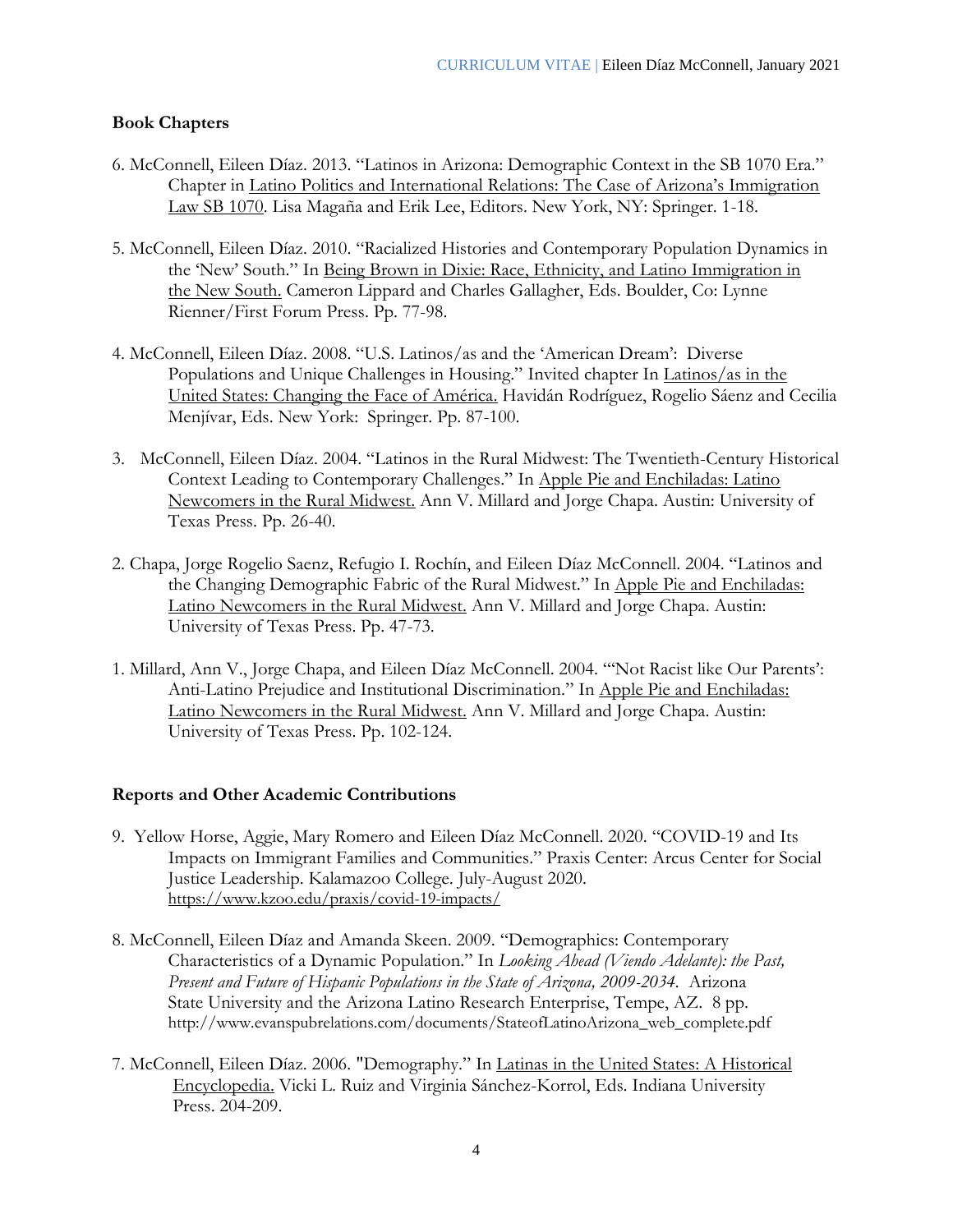#### **Reports and Other Academic Contributions, cont.**

- 6. McConnell, Eileen Díaz. 2006. "US Latinos: Demographic Shifts and Implications." *Illinois International Review.* Issue 2 (Spring 2006): 2-3.
- 5. McConnell, Eileen Díaz. 2005. "No Place Like Home: The State of Hispanic Housing in Chicago, Los Angeles, and New York City, 2003." Funded by *Esperanza USA*, June 2005. 45pp. http://latinostudies.nd.edu/assets/95256/original/ahs\_housing.pdf
- 4. McConnell, Eileen Díaz and Timothy J. Ready. 2005. "The Roof Over Our Heads: Hispanic Housing in the United States." Brief funded by *Esperanza USA*, June 2005. 16 pp. http://latinostudies.nd.edu/assets/95255/original/ahs\_final\_report.pdf
- 3. McConnell, Eileen Díaz. 2005. "Indiana." Encyclopedia Latina: History, Culture, and Society. Volume 2. Ilan Stavans, Ed in Chief. Danbury, CT: Grolier Publishing. 357-358.
- 2. McConnell, Eileen Díaz. 2004. "Weighting Schemes and Hispanic Data in the 2000 Current Population Survey." *Applied Demography Newsletter.* 17(2): 3-4.
- 1. McConnell, Eileen Díaz. 2003. "The Hispanic Experience: Analyses Over Time and Across Data Sources." Report to the U.S. Census Bureau. Washington, DC: Sabre Systems. 131 pp.

#### **Book Reviews**

- McConnell, Eileen Díaz. 2013. Review of Tierra y Libertad: Land, Liberty and Latino Housing by Steven W. Bender (New York University Press, 2010). *Journal of American Ethnic History*. 32(3): 100-101.
- McConnell, Eileen Díaz. 2013. Review of A Midwestern Mosiac: Immigration and Political Socialization in Rural America by J. Celeste Lay (Temple University Press, 2012). *International Migration Review.* 47 (1): 243-244.
- McConnell, Eileen Díaz. 2002. Review of Migration, Transnationalization and Race in a Changing New York, edited by Hector R. Cordero-Guzman, Robert Smith and Ramon Grosfoguel. *American Journal of Sociology.* 108(2): 484-486.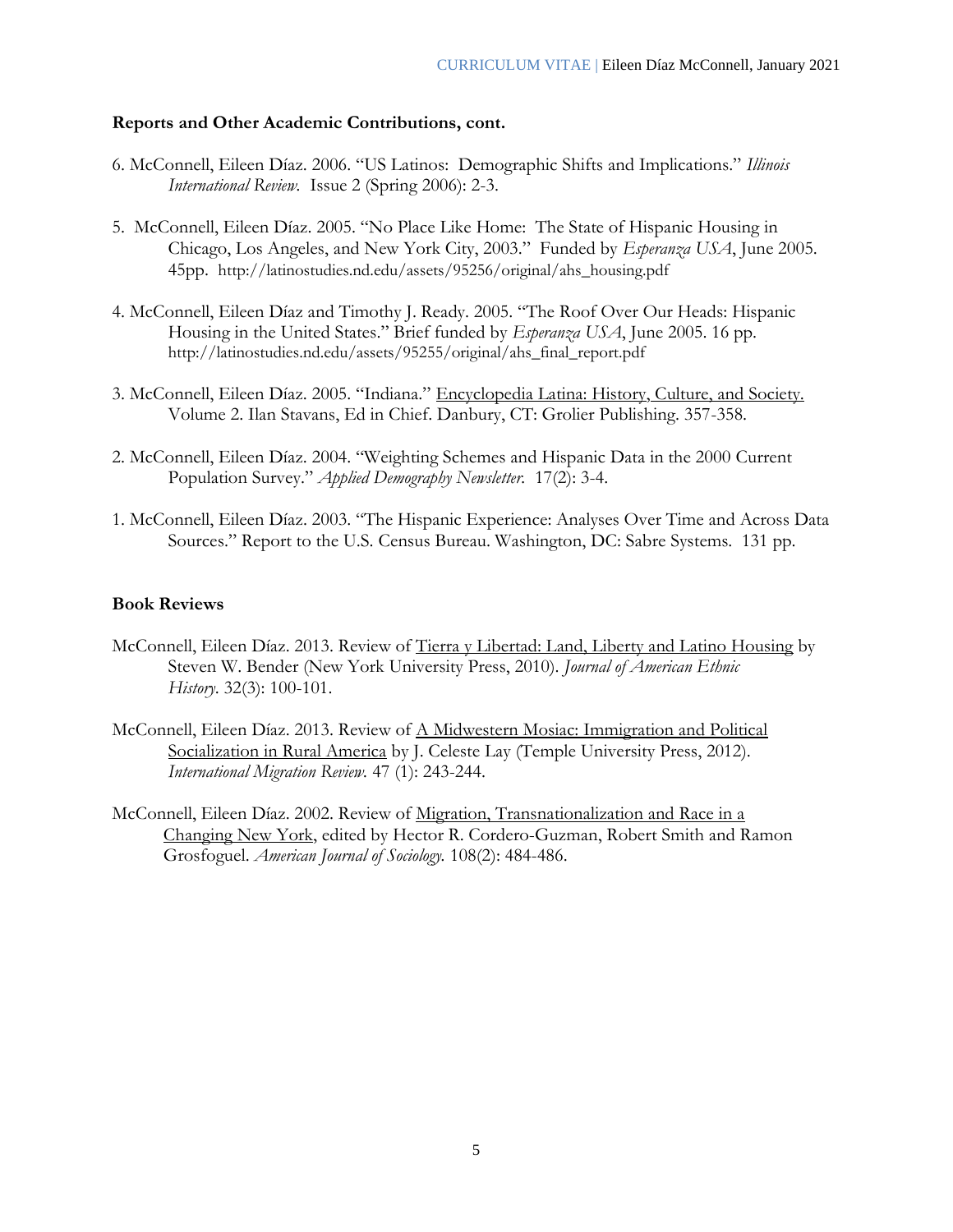#### **Manuscripts in Progress**

- McConnell, Eileen Díaz. "'It Could be 3 million, It Could be 30 Million': The Implications of Misinformation about Undocumented Immigrants on Immigration Attitudes in the Trump Era." *Revise and Resubmit.*
- McConnell, Eileen Díaz, Neal Christopherson, and Michelle Janning. 2020. "We've Come a Long Way, But We Could be Doing Better: Gendered Commentary in U.S. Media Coverage of the 1999 and 2019 Women's World Cup." *Revise and Resubmit.*
- McConnell, Eileen Díaz and Michael Rodríguez-Muñiz**.** "Between Demographic Optimism and Pessimism? Predicting Whites' Views about Future Ethnoracial Diversification in the United States."
- McConnell, Eileen Díaz and Lisa M. Martínez, "All About that (Political, Religious, Racial) Base? Immigration Threat Amplifiers and Whites' Immigration Attitudes in the Age of Trump."
- Sanchez-Moyano, Rocio and Eileen Díaz McConnell. Guest Editors' Introduction: Symposium on the Hispanic Housing Experience in the United States. *Cityscape: A Journal of Policy Development and Research.* Office of Policy Development and Research, U.S. Department of Housing and Urban Development.

## **RESEARCH GRANTS, FELLOWSHIPS, AND AWARDS**

| 2009-2011 | Race, Ethnicity, Nativity and Housing Outcomes in Los Angeles. R03HD058915,<br>National Institute of Child Health and Human Development. Role: Principal<br>Investigator, \$145,037 total costs. No cost-extension through 2012.<br>*(See McConnell 2012, 2013, 2015a,b,c, 2017) |
|-----------|----------------------------------------------------------------------------------------------------------------------------------------------------------------------------------------------------------------------------------------------------------------------------------|
| 2005      | The State of Hispanic Housing in the United States. Institute of Latino Studies,<br>University of Notre Dame. Role: Principal Investigator, \$15,441.                                                                                                                            |
| 2005      | Interest Group on Housing. Center on Democracy in a Multiracial Society, University<br>of Illinois. Role: Co-Investigator with Faranak Miraftab and Lynne Dearborn.<br>Research assistant and \$3,000.                                                                           |
| 2005      | The G-Men Behind the Curtain: The Federal Government and the Social<br>Construction of Difference, Change, and Progress in America. Center for Advanced<br>Study, University of Illinois. Role: Principal Investigator. Declined.                                                |
| 2001-2003 | Variation and Transition in the Hispanic Experience in the United States. Ethnic and<br>Hispanic Statistics Branch, Population Division, U.S. Census Bureau. Role: Principal<br>Investigator, \$103,655.<br>*(See Guzmán and McConnell 2002, McConnell 2003)                     |
| 2001      | Eli J. and Helen Shaheen Award for Outstanding Graduate Student in the Social<br>Sciences, University of Notre Dame.                                                                                                                                                             |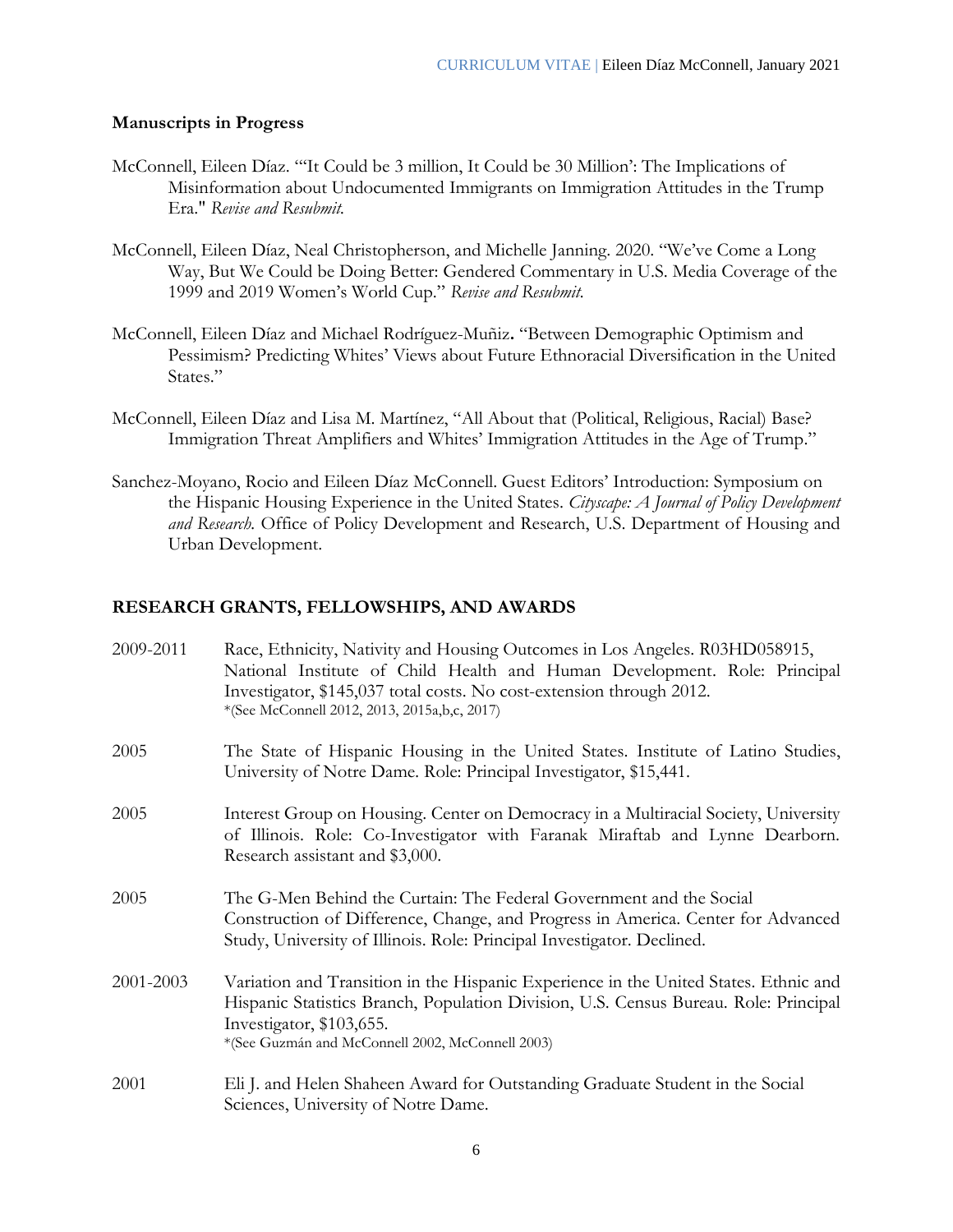## **RESEARCH GRANTS, FELLOWSHIPS, AND AWARDS, cont.**

| 2000      | John J. Kane Memorial Award, Department of Sociology, University<br>of Notre Dame. (Awarded to outstanding sociology graduate student) |
|-----------|----------------------------------------------------------------------------------------------------------------------------------------|
| 2000      | Graduate Student Paper Award, Southern Demographic Association.                                                                        |
| 2000      | Honorable Mention, International Migration Section, American Sociological<br>Association.                                              |
| 1999      | Phillip Moore Dissertation Year Fellowship, University of Notre Dame.                                                                  |
| 1995-1997 | Minority Research Fellowship, University of Notre Dame.                                                                                |

## **PROFESSIONAL PRESENTATIONS**

#### **Invited Presentation/Panels**

- McConnell, Eileen Díaz. 2018. "Numbers, Narratives, and Nation: Mainstream News Coverage of 1990-2010 U.S. Latino Population Growth." Paper presented at the Annual Meeting of the Social Science History Association, Phoenix, AZ.
- McConnell, Eileen Díaz. 2017. Working Expert Convening, Measures of Housing Insecurity, U.S. Department of Housing and Urban Development's Office of Policy Development and Research, Washington, DC.
- McConnell, Eileen Díaz. 2014. "Restricted Movement: Nativity, Citizenship, Legal Status, and the Residential Crowding of Latinos in Los Angeles." Latino Resilience Enterprise, Brownbag Speaker Series, Arizona State University, Phoenix, AZ.
- McConnell, Eileen Díaz. 2013. "U.S. Latinos, Housing Affordability, and Homeownership." Rethinking Mortgage-Based Homeownership Symposium, School of Sociology, University of Arizona, Tucson, AZ.
- McConnell, Eileen Díaz. 2013. "Arizona's Demographic Context: 1980-2010." Panel member, "From SB1070 to Anticipating Immigration Reform. Arizona State University, Phoenix, AZ.
- McConnell, Eileen Díaz. 2010. "Latinos in Arizona: Demographic Context in the SB 1070 Era." Arizona's Latino Politics and International Relations Conference, Arizona State University, Phoenix, AZ
- McConnell, Eileen Díaz. 2010. "U.S. Demographic Trends, Population Projections, and Implications for IU and other Universities." Attention, Reflection, Connections 2010: Steps Toward an Inclusive Campus. Indiana University, Bloomington, IN.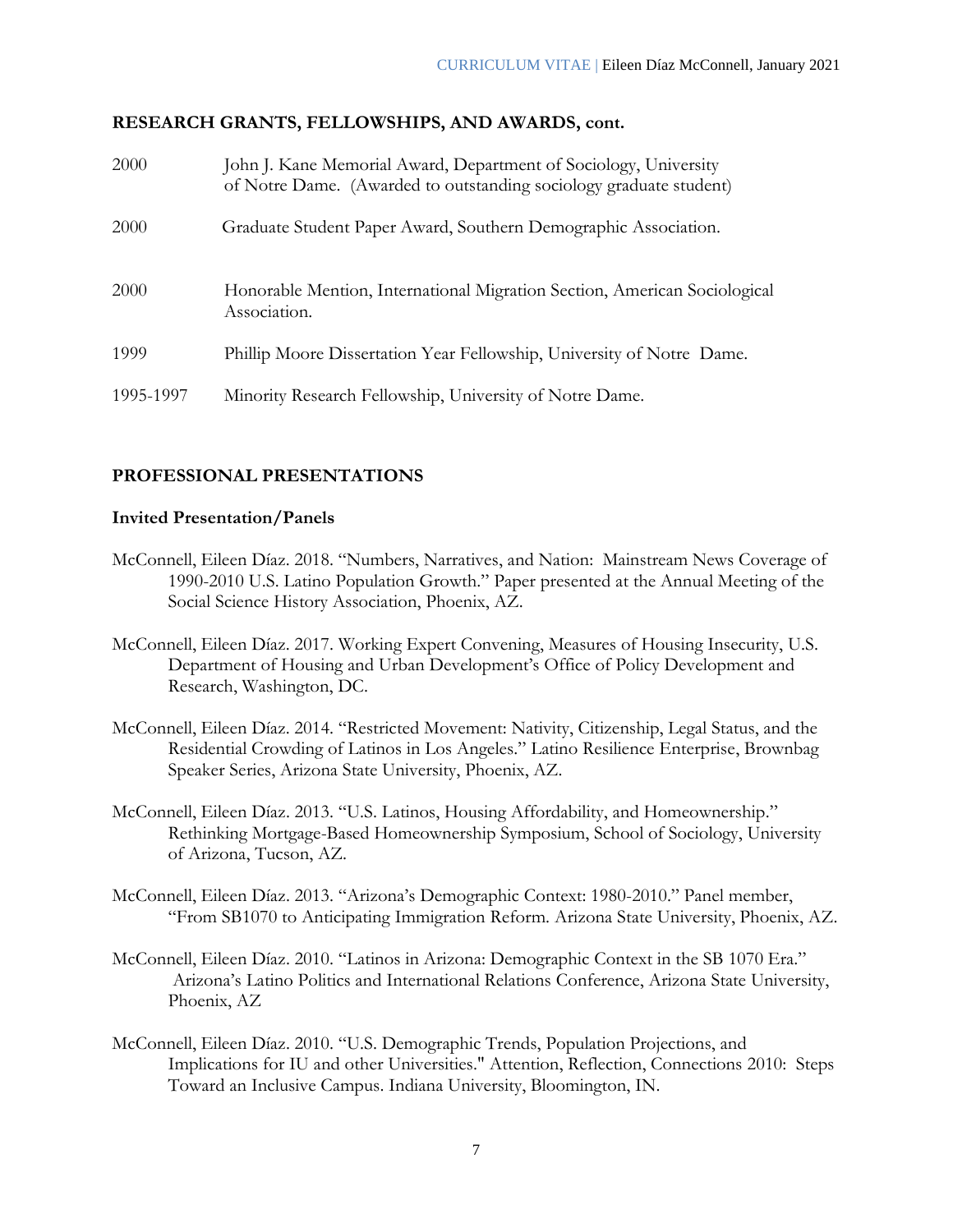## **Invited Presentations/Panels, cont.**

- McConnell, Eileen Díaz. 2009. **"**Media Representations of the Growth and Change of Asian and Latino Populations in Atlanta, Georgia: 1990-2000." Presentation at the "Latinos/as and the Media" Conference, City University of New York, John Jay College of Criminal Justice, New York City.
- McConnell, Eileen Díaz. 2008. "Media Representations of the Growth and Change of Asian and Latino Populations in Atlanta, Georgia: 1990-2000**."** University of Kansas, Lawrence, KS.
- McConnell, Eileen Díaz. 2008. "Too Much 'Information'? Latina/o Population Change, Media Coverage, and the Latino Image." Presentation at the "Latina/o Images for the 21st Century: Interethnic Relations and Politics of Representation in the United States" Conference, Bielefeld University, Germany.
- McConnell, Eileen Díaz. 2006. "State of Latino Housing in the United States." Center for Responsible Lending, Washington, DC.
- McConnell, Eileen Díaz. 2005. "The Roof Over Our Heads: The State of Hispanic Housing in the United States." National Hispanic Prayer Breakfast, Washington, DC.
- McConnell, Eileen Díaz. 2004. "Illinois' Growing Immigrant Population." Presentation at the "An Informed Discussion of Financial Access for Immigrants" Conference, The Federal Reserve Bank of Chicago. Springfield, IL.
- McConnell, Eileen Díaz. 2001. "The Midwest in Transition: An Examination of the Unprecedented Growth in the Hispanic Population." Third Upper Midwest Conference on Demographics for Policy Makers and Analysts, Minneapolis, MN.
- McConnell, Eileen Díaz. 1999. "The Demographics of Mexican Immigrants in the Southwestern and Midwestern United States." Population Division, U.S. Census Bureau, Suitland, MD.

#### **Refereed Conference Presentations and Other Academic Presentations**

- McConnell, Eileen Díaz and Michael Rodríguez-Muñiz**.** 2020. "Good, Bad, and Beyond the Binary: Predicting Whites' Views about Future Ethnoracial Diversification in the United States." Paper to be presented at the Annual Meeting of the Population Association of America, Washington, DC. Paper competitively accepted for session; in-person conference cancelled due to COVID-19.
- McConnell, Eileen Díaz and Michael Rodríguez-Muñiz**.** 2019. "What Factors Affect Whites' Views about Future Ethnoracial Diversification in the United States?" Paper presented at the Politics of Race, Immigration, and Ethnicity Consortium (PRIEC) meeting, University of California, Riverside.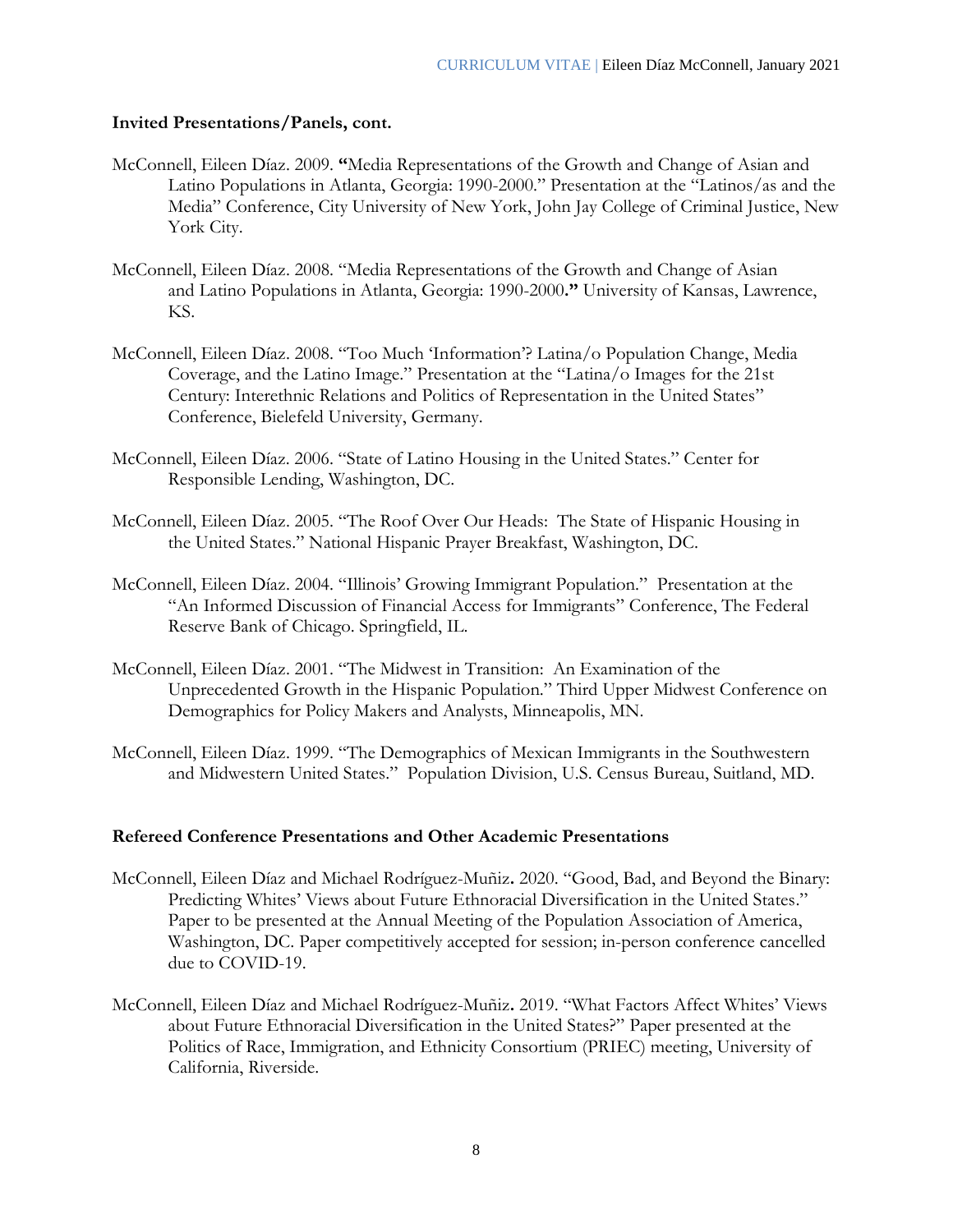### **Refereed Conference Presentations, cont.**

- McConnell, Eileen Díaz and Aggie J. Yellow Horse. 2019. "Vulnerable *and* Resilient: Family Routines and Maternal Knowledge in Mexican and Central American-origin Families." Paper presented at the Annual Meeting of the American Sociological Association, NYC, NY.
- McConnell, Eileen Díaz. 2019. "Does Immigration Innumeracy Predict the U.S. Public's Immigration Attitudes and Policy Priorities? The Implications of Misinformation in the Age of Trump." Paper presented at the Politics of Race, Immigration, and Ethnicity Consortium (PRIEC) meeting, Tempe, AZ.
- Noah, Aggie J. and Eileen Díaz McConnell. 2018. "Mexican Immigrant Women's Neighborhood Social Organization and Satisfaction by Legal Status and Contexts of Reception." Paper presented at the Annual Meeting of the Population Association of America, Denver, CO.
- McConnell, Eileen Díaz. 2016. "Numbers, Narratives, and Nation: Mainstream Media Representations of U.S. Latino Population Growth, 2000 and 2010." Paper presented at the Annual Meeting of the American Sociological Association, Seattle, WA.
- McConnell, Eileen Díaz. 2015. "Renting, Crowded, and Unaffordable? Social Vulnerabilities and the Accumulation of Precarious Housing Conditions in Los Angeles." Paper presented at the Annual Meeting of the Population Association of America, San Diego, CA.
- McConnell, Eileen Díaz. 2011. "Race, Nativity, and/or Legal Status? Investigating Differences in Housing Cost Burden in Los Angeles." Paper presented at the Annual Meeting of the Population Association of America, Washington DC.
- McConnell, Eileen Díaz. 2010. "Media Representations of Racial and Ethnic Population Change in Atlanta, Georgia: 1990-2000." Paper presented at the Annual Meeting of the American Sociological Association, Atlanta, GA.
- McConnell, Eileen Díaz. 2008. "International Immigration to Former Sundown Towns: Exploring the Connections between Racialized Histories and Contemporary Responses." Paper presented at the Annual Meeting of the Southern Demographic Association, Greenville, SC.
- McConnell, Eileen Díaz and Faranak Miraftab. 2008. "Sundown Town to 'Mexican Town': Old Timers and Newcomers in Small Town America." Paper presented at the Annual Meeting of the Population Association of America, New Orleans, LA.
- McConnell, Eileen Díaz and Ilana Redstone Akresh. 2007. "Cost Burden and Housing Wealth Among Immigrants to the United States." Paper presented at the Annual Meeting of the American Sociological Association, New York, New York.
- McConnell, Eileen Díaz and Enrico Marcelli. 2004. "Mexican Immigrant Homeownership in Los Angeles County." Paper presented at the Annual Meeting of the Southern Demographic Association, Hilton Head, NC.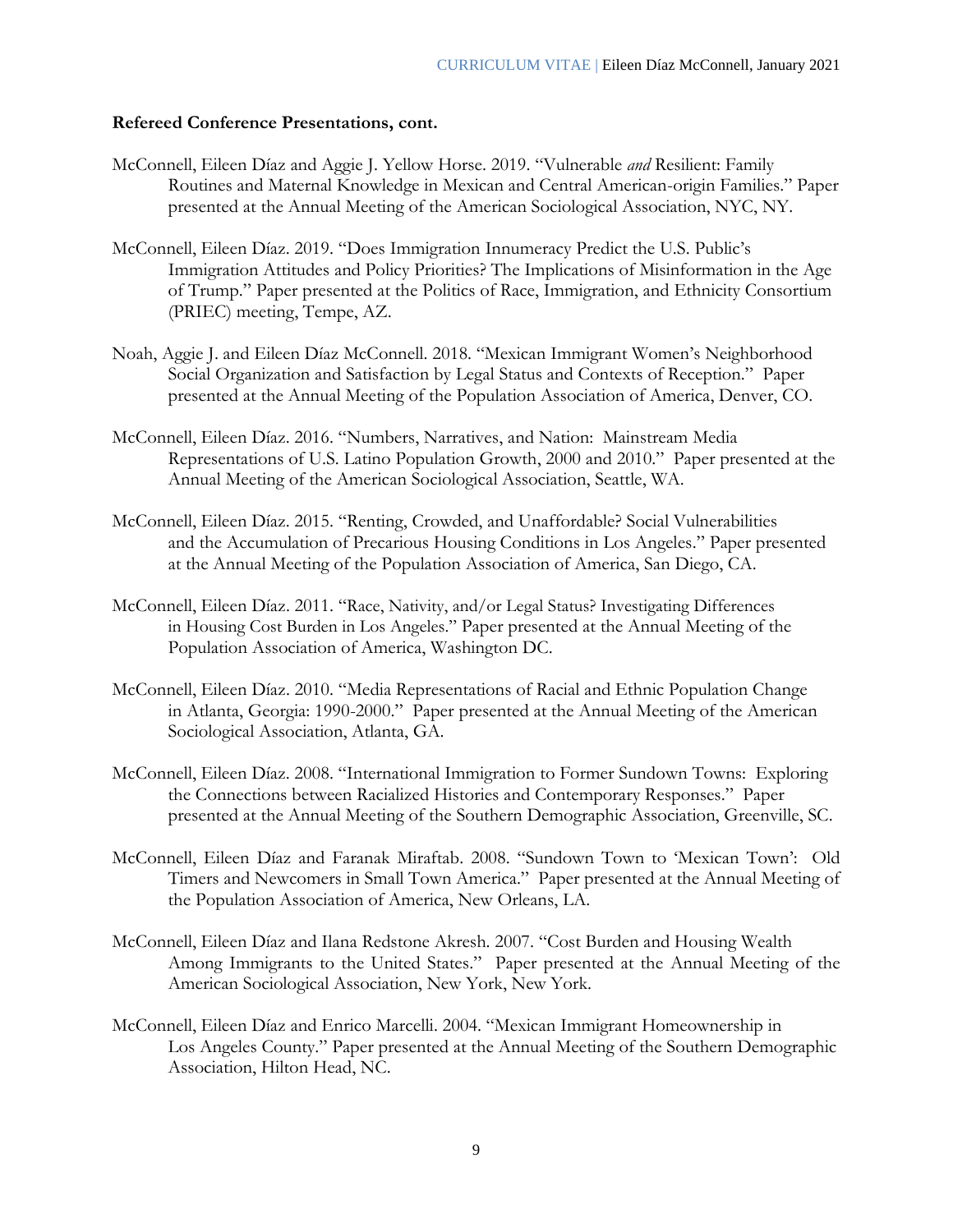#### **Refereed Conference Presentations, cont.**

- McConnell, Eileen Díaz and Edward Delgado-Romero. 2004. "Latinos, Panethnicity, and Census 2000: Reality or Methodological Construction?" Paper presented at the Annual Meeting of the American Sociological Association, San Francisco, CA.
- McConnell, Eileen Díaz. 2003. "The Changing Demography of Latinos: California and Georgia, 1990-2000." Paper presented at the Annual Meeting of the Population Association of America, Minneapolis, MN.
- McConnell, Eileen Díaz. 2002. "The Hispanic Population: Comparing Census Bureau Data Sources in Traditional and Non-Traditional States." Paper presented at the Annual Meeting of the Joint Statistical Meetings, American Statistical Association, New York, NY.
- McConnell, Eileen Díaz and Betsy Guzmán. 2002. "Evaluating Census 2000 Hispanic Data." Paper presented at the Annual Meeting of the Population Association of America, Atlanta, GA.
- Betsy Guzmán and Eileen McConnell. 2001. "The Hispanic Population: 1990-2000 Growth and Change." Paper presented at the Annual Meeting of the Southern Demographic Association, Miami, FL.
- McConnell, Eileen. 2001. "Persistence or Change in the Locational Preferences of Mexican Immigrants to the United States: The Adaptive Strategies of Repeat Migrants." Paper presented at the Annual Meeting of the American Sociological Association, Anaheim, CA.
- McConnell, Eileen. 2001. "The Comparability of Data Sources about Mexican Immigrants: The Mexican Migration Project versus the Current Population Survey." Paper presented at the Annual Meeting of the Population Association of America, Washington, DC.
- McConnell, Eileen. 2000. "Modeling Locational Choice: The Determinants of Mexican Migration to the Southwestern and Midwestern United States." Paper presented at the Annual Meeting of the Southern Demographic Association, New Orleans, LA.
- McConnell, Eileen and Felicia B. LeClere. 2000. "The Destinational Context of Mexican Immigration to the United States: English Proficiency in the Southwest and Midwest." Paper presented at the Annual Meeting of the Population Association of America, Los Angeles, CA.
- Williams, Richard and Eileen D. McConnell. 1998. "The Effects of GSE's, CRA, and Institutional Characteristics on Home Mortgage Lending to Underserved Markets." Paper presented at the Annual Meeting of the American Sociological Association, San Francisco, CA.
- McConnell, Eileen D. 1998. "Mexican Origin Eighth Grade Achievement: The Effects of Parent and Student Aspirations." Paper presented at the Annual Meeting of the Pacific Sociological Association, San Francisco, CA.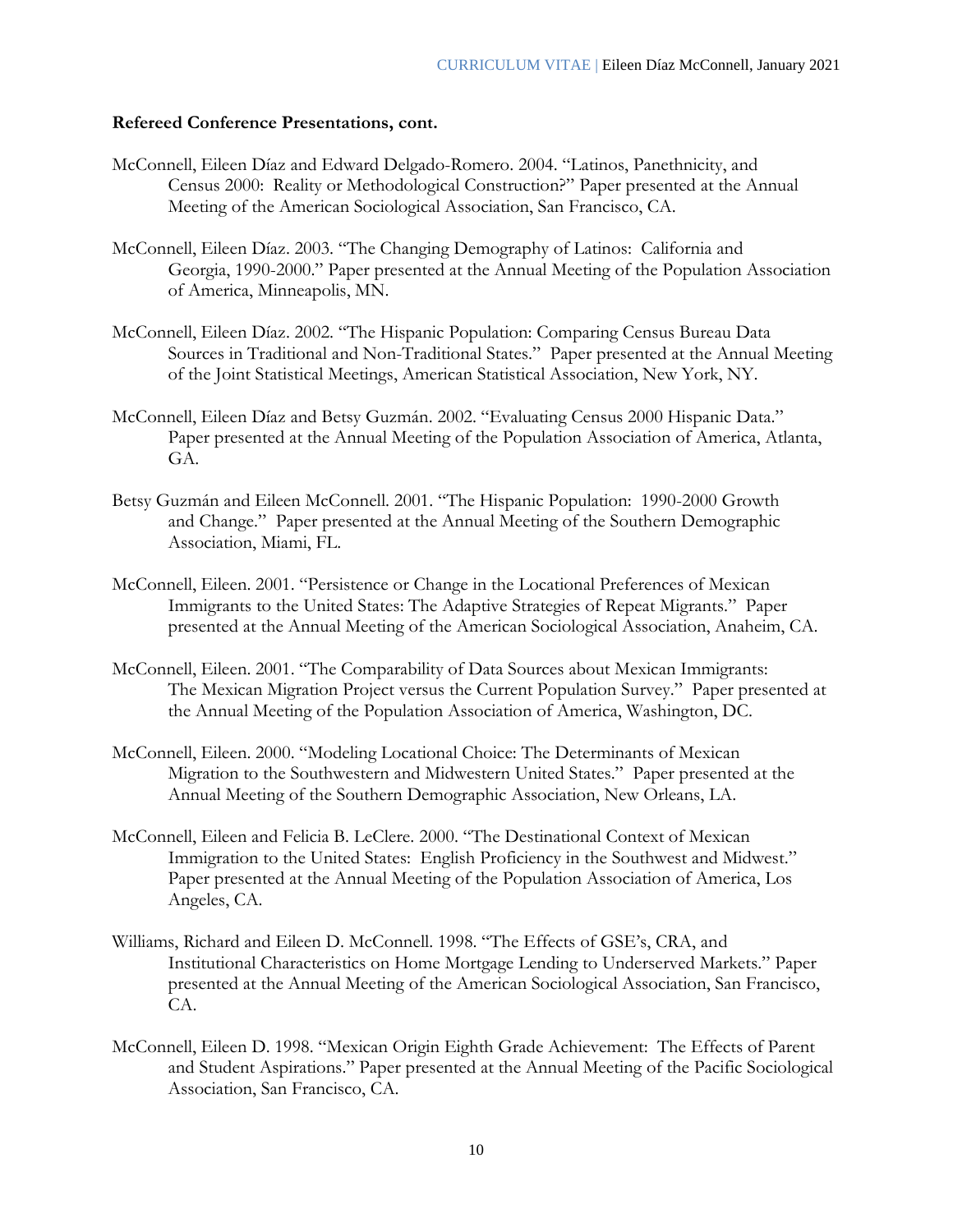## **TEACHING AND MENTORSHIP**

#### **Awards and Recognition**

Designated as President's Professor (permanent title) to recognize contributions to undergraduate education, Arizona State University, 2020.

Nominated in 2010-2011, 2016-2017, 2017-2018, 2019-2020, Zebulon Pearce Distinguished Teaching Award, College of Liberal Arts and Sciences, Arizona State University.

2015 Excellence in Teaching Award, School of Transborder Studies, Arizona State University.

Teachers Rated as Excellent, Center for Teaching Excellence, the University of Illinois. Fall 2003, Fall 2004, Fall 2005, Spring 2006.

#### **Arizona State University**

TCL 304 Transborder Research Methods TCL 314 Transborder Latin American Migration (in-person and online) TCL 342 Social Demographics of Latino Populations

#### **University of Illinois**

Changing Social Demography of Latinos in the United States Latin American & Latina/o Migration Latinas/Latinos in Contemporary U.S. Society Race and Ethnicity Racial and Ethnic Demography and Stratification in America

#### **Indiana University**

Introduction to Latina/o History Latinos in the United States: An Overview of Contemporary Issues Latino Immigration and American Society Race and Ethnic Relations

#### **Student Committees**

| $2020-$ | Kira Olsen-Medina     | Member | M.A.                |
|---------|-----------------------|--------|---------------------|
| 2019    | Chloe Walker          | Member | B.A., Honors Thesis |
| 2011-16 | Laquitta Walker       | Member | Ph.D.               |
| 2015-16 | Alejandra López       | Chair  | B.A., Honors Thesis |
| 2014-15 | Chrisanne Gultz       | Member | B.A., Honors Thesis |
| 2014-15 | Ignacio Celis-Aguirre | Member | B.A., Honors Thesis |
| 2010-11 | Christian Castro      | Member | B.A., Honors Thesis |
| 2005-07 | Michael Sobczak       | Member | Ph.D.               |
| 2005-07 | Hiromi Ishizawa       | Member | Ph.D.               |
| 2005-06 | Jennifer Ortman       | Member | Ph.D. proposal      |
| 2004-05 | Jennifer Ortman       | Member | M.A.                |
| 2005    | Laura Jennings        | Member | Qualifying Exam     |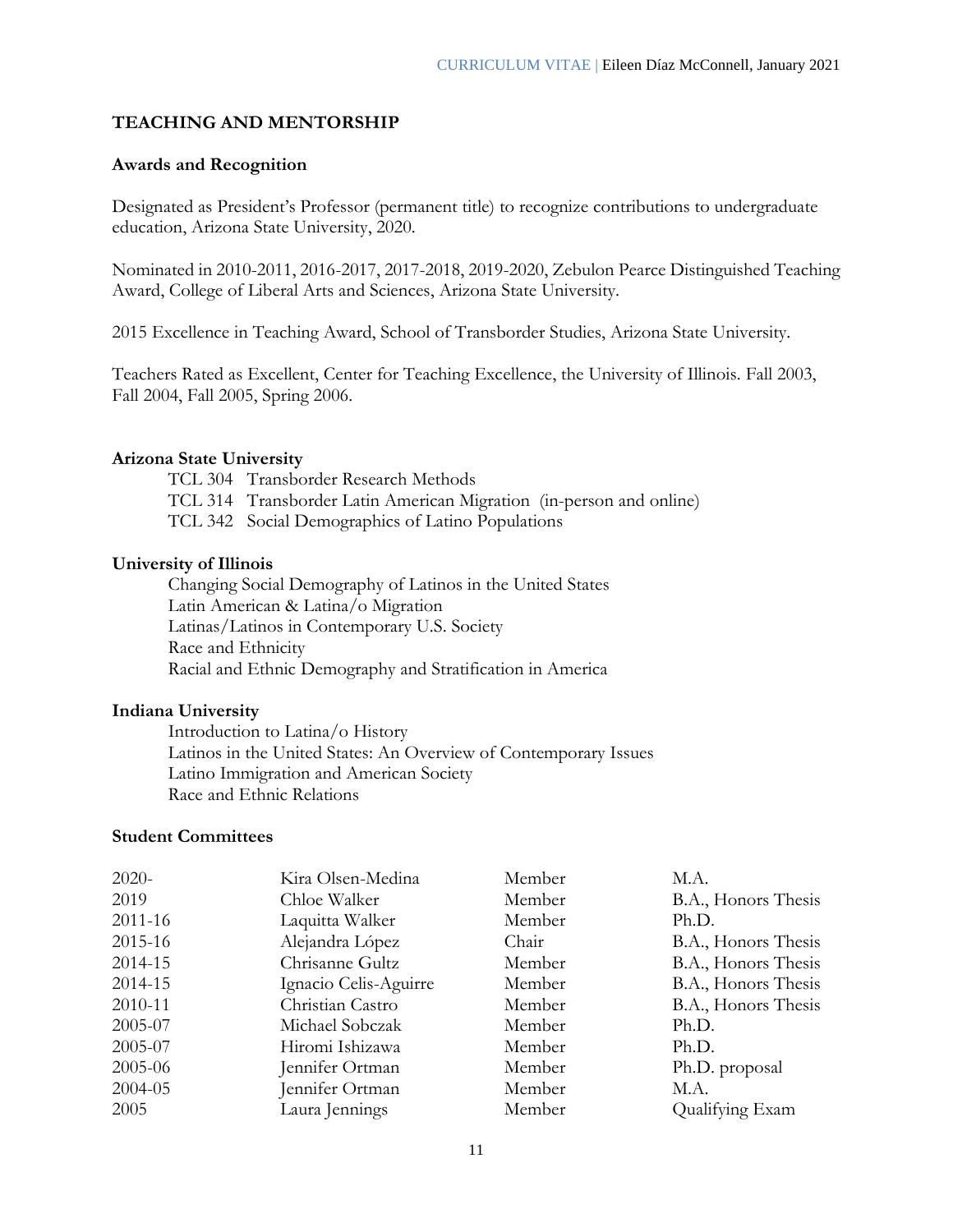## **Student Committees, cont.**

| 2005    | Keri Niehans                                      | Member                               | Qualifying Exam |
|---------|---------------------------------------------------|--------------------------------------|-----------------|
|         |                                                   |                                      |                 |
|         | Other Mentoring and Research/Teaching Supervision |                                      |                 |
| 2020    | Alannah Fitzmaurice                               | <b>Barrett Honors Contract Paper</b> |                 |
| 2020    | Lucas Currey-Haskins                              | <b>Barrett Honors Contract Paper</b> |                 |
| 2019-20 | Megan Medrano                                     | Graduate Teaching Assistant          |                 |
| 2018    | Benjamin Curran                                   | <b>Barrett Honors Contract Paper</b> |                 |
| 2018    | Oscar Mancinas                                    | <b>Graduate Teaching Assistant</b>   |                 |
| 2017-18 | Kendall Kampen                                    | Wells Fargo Research Project         |                 |
| 2017    | Brenda Mora-Castillo                              | <b>Graduate Teaching Assistant</b>   |                 |
| 2017    | Keily Meador                                      | <b>Barrett Honors Contract Paper</b> |                 |
| 2017    | Mark Winemiller                                   | <b>Barrett Honors Contract Paper</b> |                 |
| 2017    | Victoria Tenorio Montoya                          | Independent Study                    |                 |
| 2017    | Ashley Cano                                       | <b>Barrett Honors Contract Paper</b> |                 |
| 2017    | Michael Padilla                                   | <b>Barrett Honors Contract Paper</b> |                 |
| 2016    | Cesar Silva                                       | <b>Graduate Teaching Assistant</b>   |                 |
| 2016    | Kayli Sundin                                      | <b>Barrett Honors Contract Paper</b> |                 |
| 2015-16 | Alejandra López                                   | Wells Fargo Research Project         |                 |
| 2016    | Karen Beltrán Mendivil                            | Independent Study                    |                 |
| 2015    | Angelica Fox                                      | <b>Barrett Honors Contract Paper</b> |                 |
| 2015    | Socorro Carrillo                                  | <b>Barrett Honors Contract Paper</b> |                 |
| 2015    | Alejandra López                                   | Undergraduate Enrichment Project     |                 |
| 2010-11 | Reyna Montoya                                     | Wells Fargo Research Project         |                 |
| 2009-11 | Dean Kyne                                         | Graduate Research Assistant          |                 |
| 2009    | Christina Clancey-Rivera                          | <b>Barrett Honors Contract Paper</b> |                 |
| 2009    | Derek Somo                                        | <b>Barrett Honors Contract Paper</b> |                 |
| 2005    | Mia Ives-Rublee                                   | Independent Study                    |                 |
| 2005    | Diana Mora                                        | James Scholar Honors Paper           |                 |
| 2005    | Diana Mora                                        | Summer Research Oppt. Program        |                 |
| 2005    | Ceasar Perez                                      | Independent Study                    |                 |
| 2004    | Mia Ives-Rublee                                   | James Scholar Honors Paper           |                 |
| 2004    | Anita Kaiser                                      | Independent Study                    |                 |
| 2004    | Jodi Mautner                                      | James Scholar Honors Paper           |                 |
| 2004    | Jennifer Miller                                   | James Scholar Honors Paper           |                 |
| 2004    | Anita Kaiser                                      | <b>Independent Study</b>             |                 |
| 2004    | Zafar Musvi                                       | <b>Independent Study</b>             |                 |
| 2004    | Jessica Olshansky                                 | James Scholar Honors Paper           |                 |

## **Guest Lecturer in ASU Courses**

Transborder Society and Culture I: Interdisciplinary Approaches (TCL 201), Prof. Monica de la Torre, School of Transborder Studies, Fall 2017.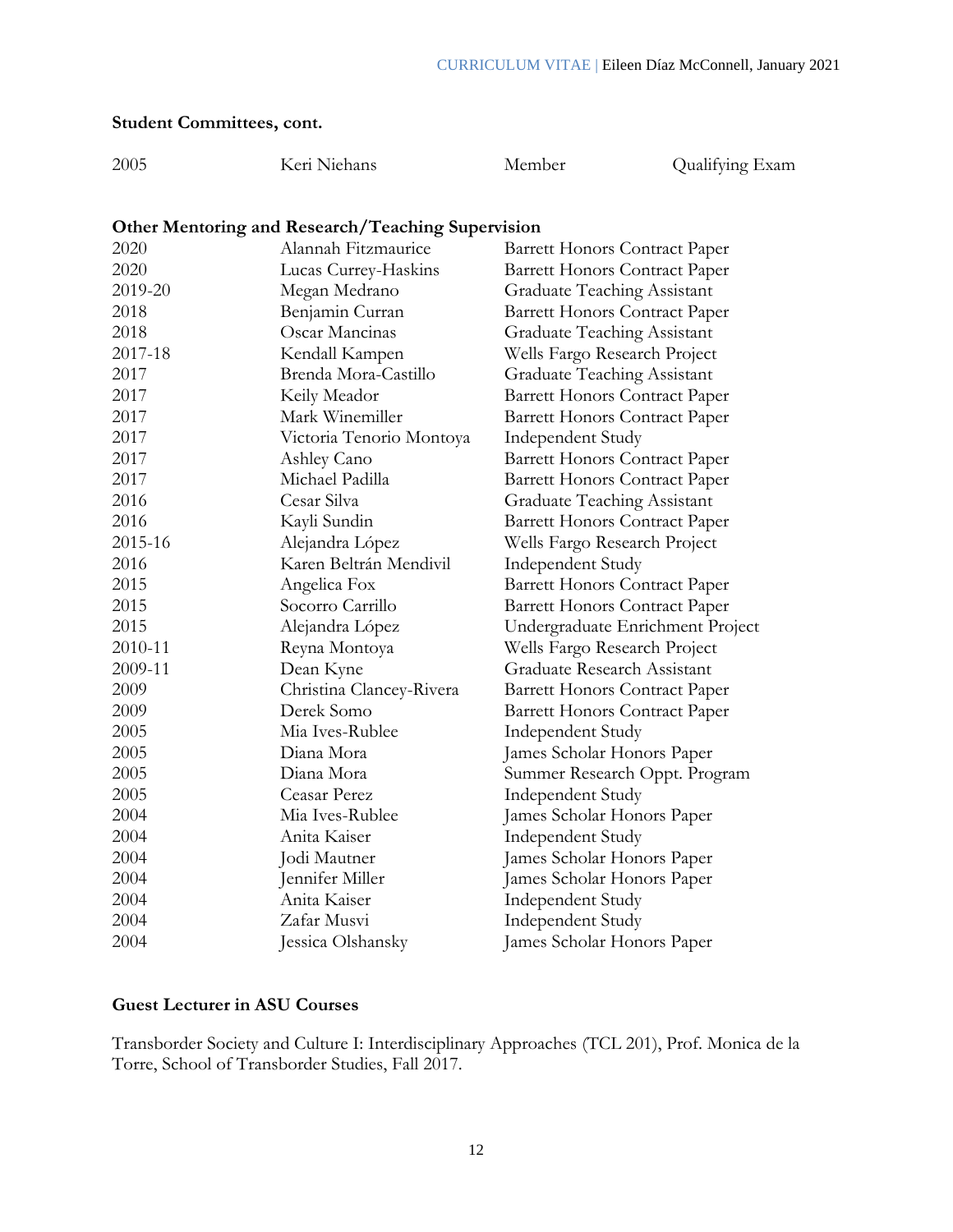## **Guest Lecturer in ASU Courses, cont.**

Introduction to Transborder Chicana/o and Latina/o Culture (TCL 111), Prof. Brendan O'Connor, School of Transborder Studies, Fall 2014, Fall 2016.

Transborder Society and Culture II: Contemporary Issues (TCL 202), Prof. Saskias Casanova, School of Transborder Studies, Spring 2016.

Arizona Immigration, Latinos and Politics (TCL 394), Prof. Lisa Magaña, School of Transborder Studies, Spring 2015.

Latino & Transnational Issues (JMC 498), Prof. Rick Rodríguez, Cronkite School of Journalism, Spring 2012.

Transborder Research Methods (TCL 304), Prof. Maria Hilda Garcia-Perez, School of Transborder Studies. Spring 2009, Spring 2010, Spring 2013.

Introduction to Transborder Chicana/o Latina/o Studies (TCL 101), Prof. Marivel Danielson, Department of Transborder Chicana/o Latina/o Studies. Fall 2009.

Introduction to American Indian Studies (AIS 180), Prof. Kimberly Tallbear. Department of American Indian Studies, Spring 2007.

## **SERVICE**

## **Professional Offices, Committees, and Service Activities**

Member, Editorial Board, *Sociology of Race and Ethnicity*, 2020-2022.

Member, Nominations Committee, International Migration Section, American Sociological Association, 2020-2021.

External Tenure Reviewer, Assistant Professor at public university, 2020.

External Reviewer on Promotion to Full, Associate Professor at private university, 2020.

Member, HUD Expert Convening-Feedback on the Pilot Housing Insecurity Survey Module, U.S. Department of Housing and Urban Development's Office of Policy Development and Research, Washington, DC. 2017.

Member, Founders Award Committee, Latina/o Sociology Section, American Sociological Association, 2017.

Moderator, "Global Realities" Session at the "Guest Workers: Western Origins, Global Future" conference sponsored by the Huntington Library and Program in Comparative Border Studies, Arizona State University, San Marino, California, 2011.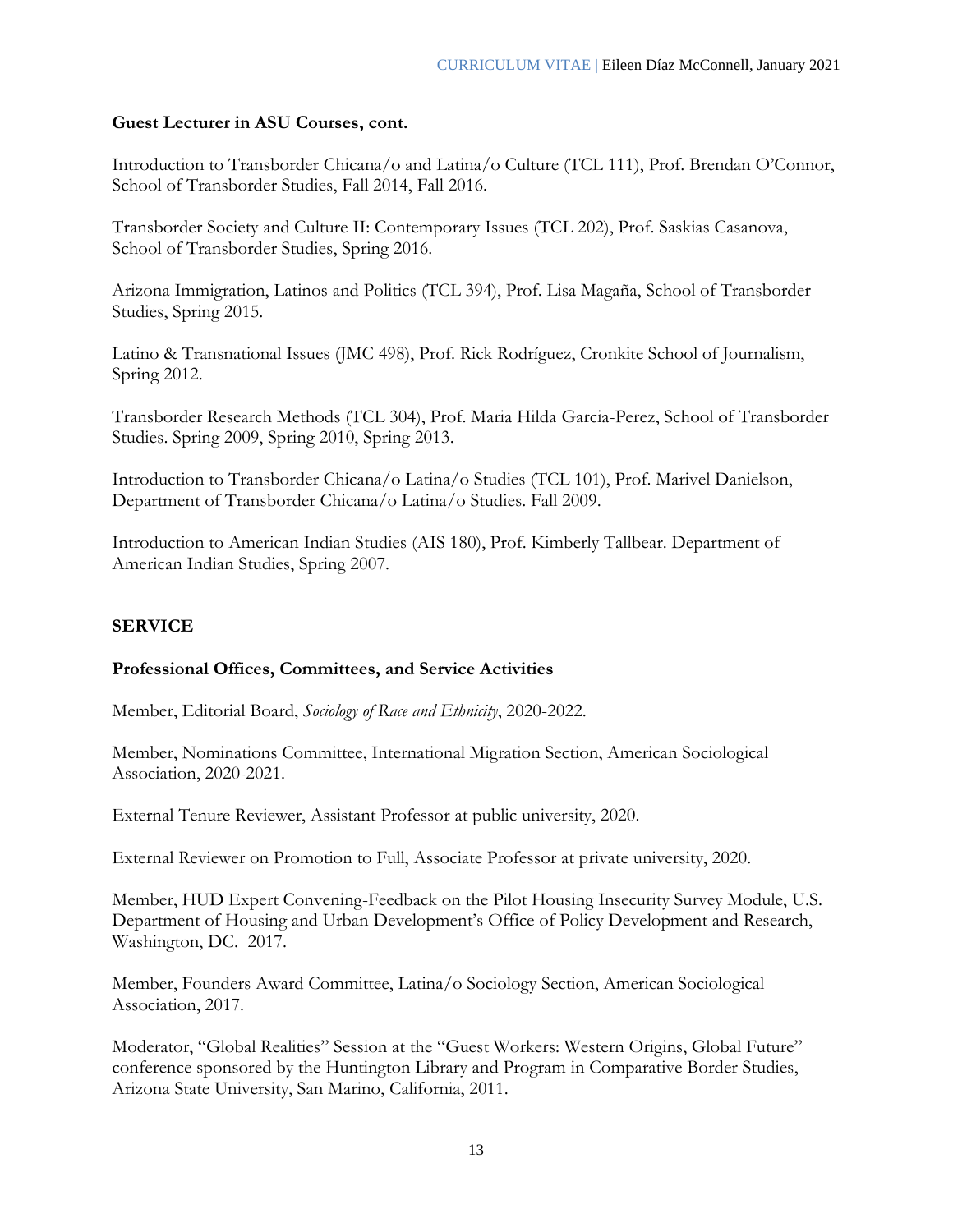## **Professional Offices, Committees, and Service Activities, cont.**

Member, Committee on Sections, American Sociological Association. 2007-2010.

Moderator, "Chicana/o Latina/o Phoenix: The Dynamics of Cultural Health Remedies, Economic (In)Justice and University-Community Bridges." Arizona MALCS (Mujeres Activas en Letras y Cambio Social) Institute, Phoenix, AZ, 2010.

Invited Member, Research Advisory Council, Center for Responsible Lending, Durham, North Carolina. 2007.

Elected Member, Executive Council, Latina/o Sociology Section, American Sociological Association. 2004-2007.

Invited Member, Graduate Student Paper Award Committee, International Migration Section, American Sociological Association, 2007.

Invited Panel Moderator, Briefing for Congressional Staffers, "Mortgage Lending Discrimination and U.S. Latinos: Evidence and Solutions." Center for Responsible Lending and Annie E. Casey Foundation, Washington, DC, 2006.

Invited Organizer and Presider, Sessions on "Latina/o Sociology: Diverse Groups, Diverse Approaches" and "Latina/o Identities in U.S. Society." American Sociological Association,101<sup>st</sup> Annual Meeting, Montreal, Canada, 2006.

Invited Panelist, "Mortgage Lending Discrimination and U.S. Latinos: Evidence and Solutions." National Council of La Raza Conference, Los Angeles, CA, 2006.

Editor, *Notas*, Newsletter of the Section of Latina/o Sociology Section of the American Sociological Association. 2001-2004.

Member, Awards Committee, Latina/o Sociology Section of the American Sociological Association. 2004.

Member, Graduate Student Paper Award Committee, Latina/o Sociology Section, American Sociological Association, 2004.

Invited Panelist, "The Graduate Mentoring Process and the Job Market: Tips and Testimony for Success." Mujeres Activas en Letras y Cambio Social (MALCS) Conference, Seattle, WA, 2004.

Co-Organizer of Conference, *Immigration and the Food Processing Industry*, Minneapolis, MN, 2003.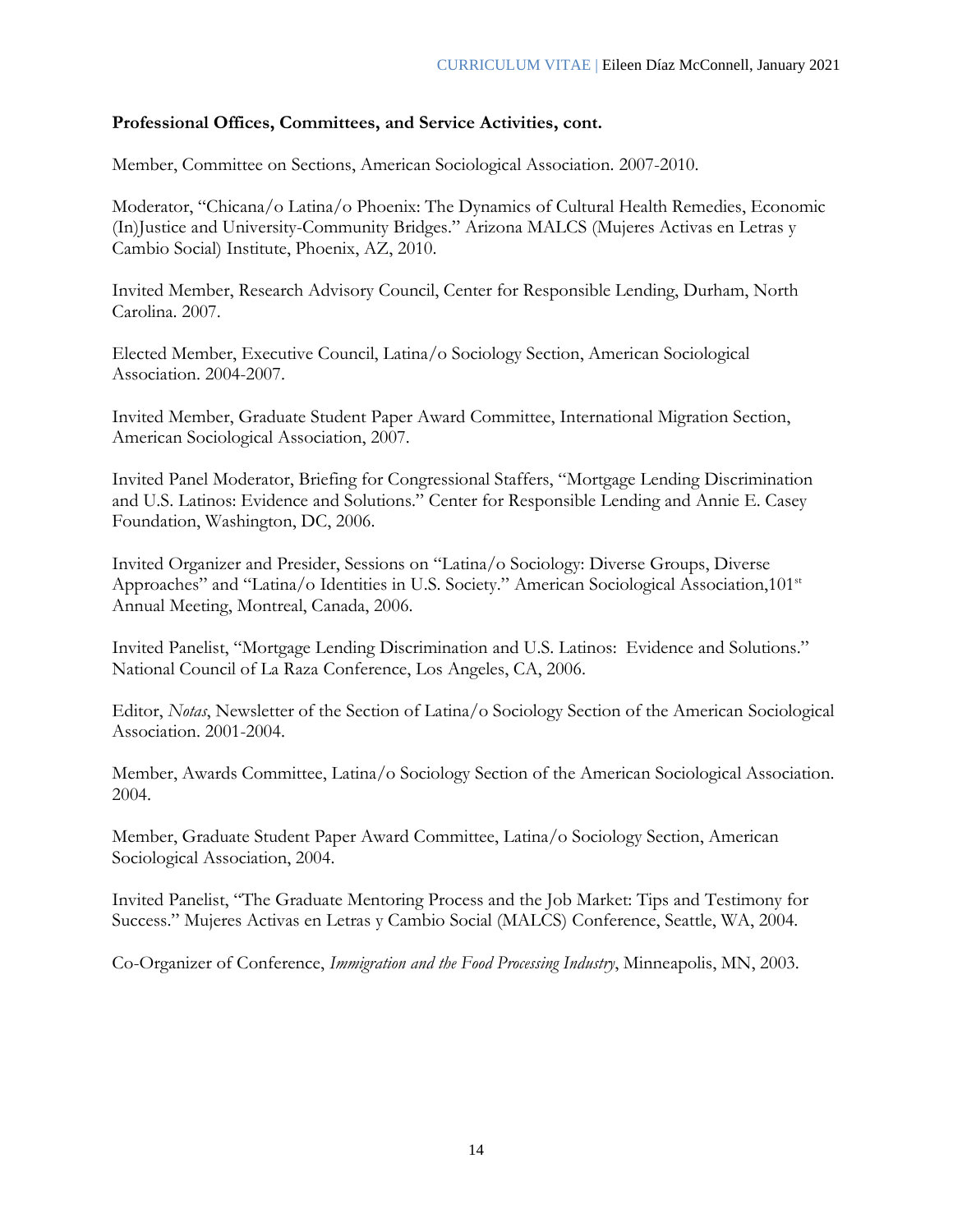## **Occasional Manuscript Reviewer** (since 2015)

| Demography                            | Rural Sociology                                   |
|---------------------------------------|---------------------------------------------------|
| Ethnic and Racial Studies             | Social Problems                                   |
| Housing Policy Debate                 | Social Science Research                           |
| <b>International Migration</b>        | Sociological Perspectives                         |
| <b>International Migration Review</b> | Sociology of Race and Ethnicity                   |
| Journal of Urban Affairs              | Socius: Sociological Research for a Dynamic World |
| Population Research and Policy Review |                                                   |

### **School, College, and University Service**

Chair, Personnel Action Committee, School of Transborder Studies, 2020-2021.

Member, Search Committee for Social Sciences Dean, College of Liberal Arts and Sciences, 2020.

Teaching Evaluation, TCL 323: Latina/o Health Issues, for Prof. Edward Vargas' fifth-year probationary review. Fall 2020.

Chair, Search Committee for Assistant Professor, School of Transborder Studies, 2019-2020.

Member, Executive Committee, School of Transborder Studies, 2019-present.

Chair, Ad Hoc Presentation Committee for Probationary Review of Assistant Professor Edward Vargas, School of Transborder Studies, 2019.

Member, Curriculum Committee, College of Liberal Arts and Sciences, 2017-2018, 2019-2020.

Invited Member, Advisory Board, College of Liberal Arts and Science Dean's Initiative on Inequality, 2017-2018. (Co-organized three events in Spring 2018, coordinated 30 faculty presentations, facilitating breakout activities and discussion at each event.)

Teaching Evaluation, TCL 471: Latinos in Hollywood, for Prof. Monica De La Torre's third-year probationary review. Spring 2018.

Member, Search Committee for Professor and Associate Director of Sociology, T. Denny Sanford School of Social and Family Dynamics, 2017-2018.

Member, Search Committee for Director of the School of Transborder Studies, College of Liberal Arts and Sciences, 2017-2018.

Chair, Personnel Advisory Committee, School of Transborder Studies, 2017-2018.

Lead Faculty Member, Undergraduate Recruitment, School of Transborder Studies, 2015-2018.

Chair, Ad Hoc Presentation Committee for Probationary Review of Assistant Professor Saskias Casanova, School of Transborder Studies, 2016.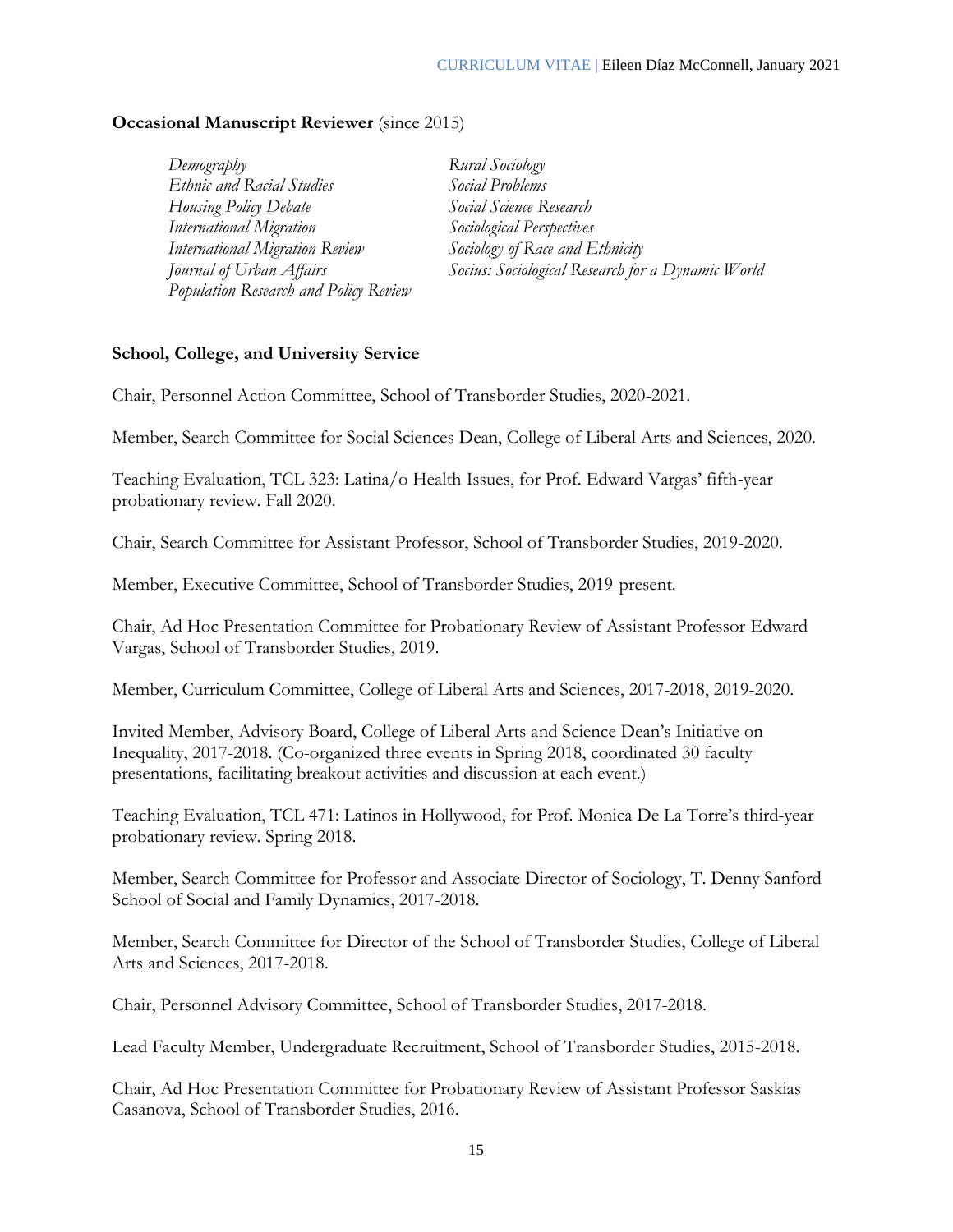## **School, College, and University Service, cont.**

Member, Personnel Action Committee, School of Transborder Studies, 2016-2017.

Invited Panelist, 3rd Annual Career Development Series, School of Transborder Studies, 2016.

Member, Postdoctoral Research Associate Hiring Committee, School of Transborder Studies, 2015- 2016.

Member, Ad Hoc Presentation Committee for Probationary Review of Assistant Professor Airín Martínez, School of Transborder Studies, 2015.

Panelist, Developing a Tenure-Track Plan Workshop, College of Liberal Arts and Sciences, Arizona State University, 2015.

Member, General Studies Council, Arizona State University, 2014-2015.

Member, Search Committee for Director, School of Transborder Studies, 2014-2015.

Chair, Personnel Advisory Committee, School of Transborder Studies, 2013-2014.

Member, Search Committee for Assistant Professor in Transborder Culture, Language, and Learning, School of Transborder Studies, 2014.

Member, Scholarship Committee, School of Transborder Studies, 2014.

Member, Executive Committee, Program in Comparative Border Studies, Arizona State University, 2011-2013.

Member, Planning Committee, Fall 2012 Retreat, School of Transborder Studies, 2012.

Chair, Presentation Committee, Search for Latino Health faculty position, School of Transborder Studies, 2012.

Invited Commentary, Dr. Roberto Ham-Chande's presentation, "Demographic Change in the U.S.- Mexico Borderlands: A Mexican Perspective, Transborder Dialogues: The U.S.-Mexico Border in Transition, Arizona State University, 2012.

Chair, Presentation Committee, Promotion of Associate Research Professional to Full Research Professional, School of Transborder Studies, 2011.

Member, Personnel Advisory Committee, School of Transborder Studies, 2010-2011.

Member, Ad Hoc committee, Graduate Program Development, School of Transborder Studies, 2010-2011.

Member, Ad Hoc committee, Academic Program Review of the Department of Transborder Chicana/o and Latina/o Studies, 2010.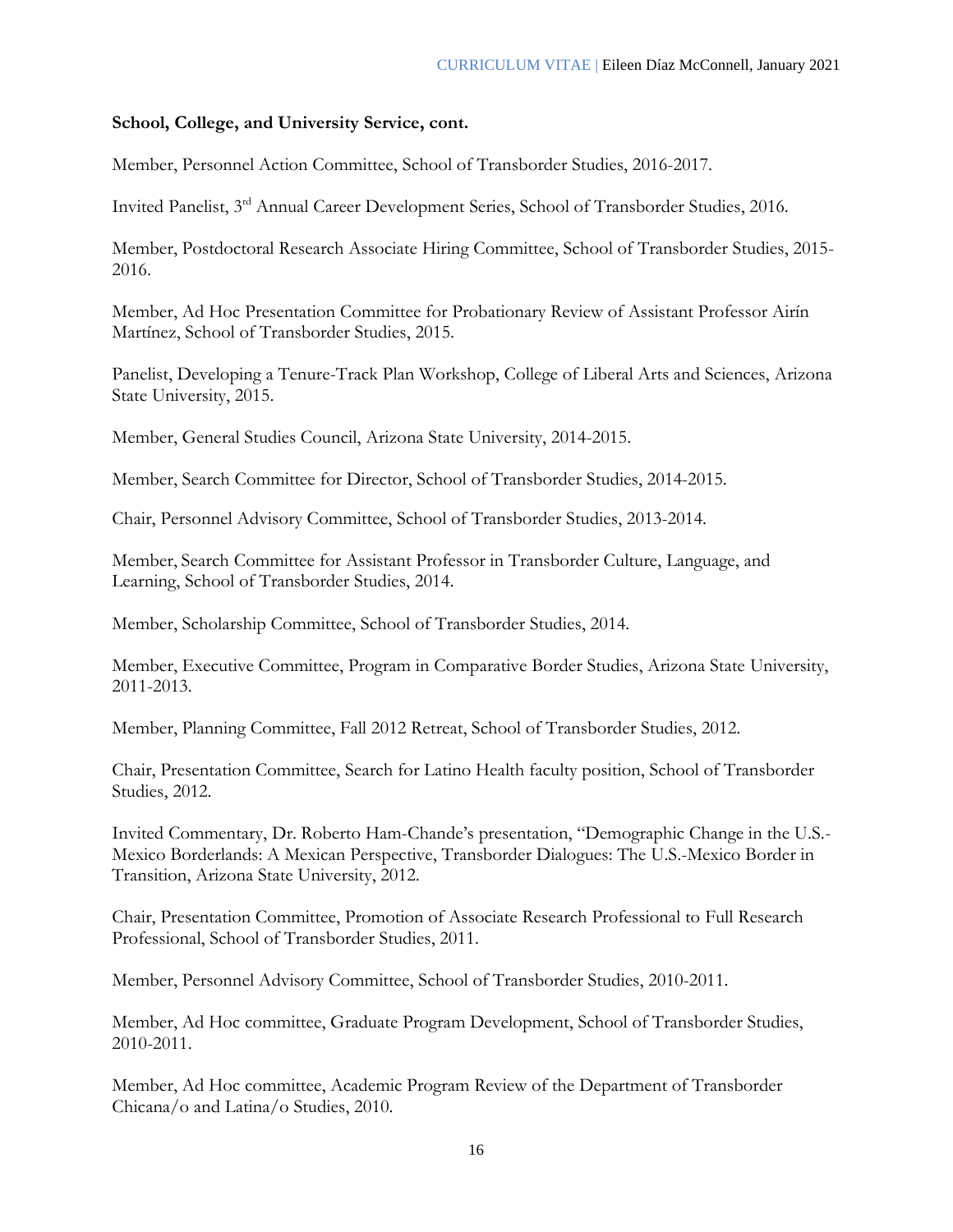## **School, College, and University Service, cont.**

Member, Search Committee for Applied Economics faculty position, Department of Transborder Chicana/o and Latina/o Studies, Spring 2010.

Member, Ad Hoc committee to revise departmental tenure and promotion guidelines, Department of Transborder Chicana/o and Latina/o Studies, 2008.

Member, Personnel Action Committee, Department of Transborder Chicana/o and Latina/o Studies, 2007-2008.

Chair, Curriculum Committee, Department of Sociology, University of Illinois, 2005-2006.

Invited Speaker, "Government Data Sources, Ethnic Classification, and the Packaging of Hispanicity." Community of Scholars Conference, University of Illinois, 2005.

Invited Speaker, "Census 2000, Race, and the Packaging of Hispanicity." Intersections Living-Learning Community, University of Illinois, 2005.

Co-author, "Latina/o Action Plan." Report with Prof. Winifred Poster to the University Chancellor regarding the academic success of Latina/o students, Department of Sociology, University of Illinois, 2004.

## **Community Engagement**

Pro Bono Data and Research Consultant on COVID-19 surveys of mixed status families in Arizona, *Aliento*, Phoenix, AZ. 2018-present.

Panelist, COVID-19 en la Frontera entre Arizona y Sonora: Migración y solicitantes de Asilo en Tiempos de Pandemia, Virtual Session, Nuevas Direcciones para la investigación y políticas públicas transfronterizas. Alianza Interuniversitaria Sonora-Arizona. June 2020.

Invited Panelist, Immigration & K-12 Education in Arizona, Teach for America Arizona Alumni Leadership Board Speaker Series. Phoenix, AZ. October 2019.

Co-organizer and Presenter, Two Civic Academies on "Welcome the Stranger: Immigration & Catholic Teaching," St. Patrick Catholic Community, Scottsdale, AZ. January and February 2019.

Member, Matthew 25 Project on Immigration, St. Patrick Catholic Community, Scottsdale, AZ. December 2018-present.

Invited Panelist, DATOS: The State of Arizona's Hispanic Market conference, Arizona Hispanic Chamber of Commerce, Phoenix, AZ, 2017.

Organizer and presenter, Transition to College workshop, The Shine Project, Phoenix, AZ, 2014.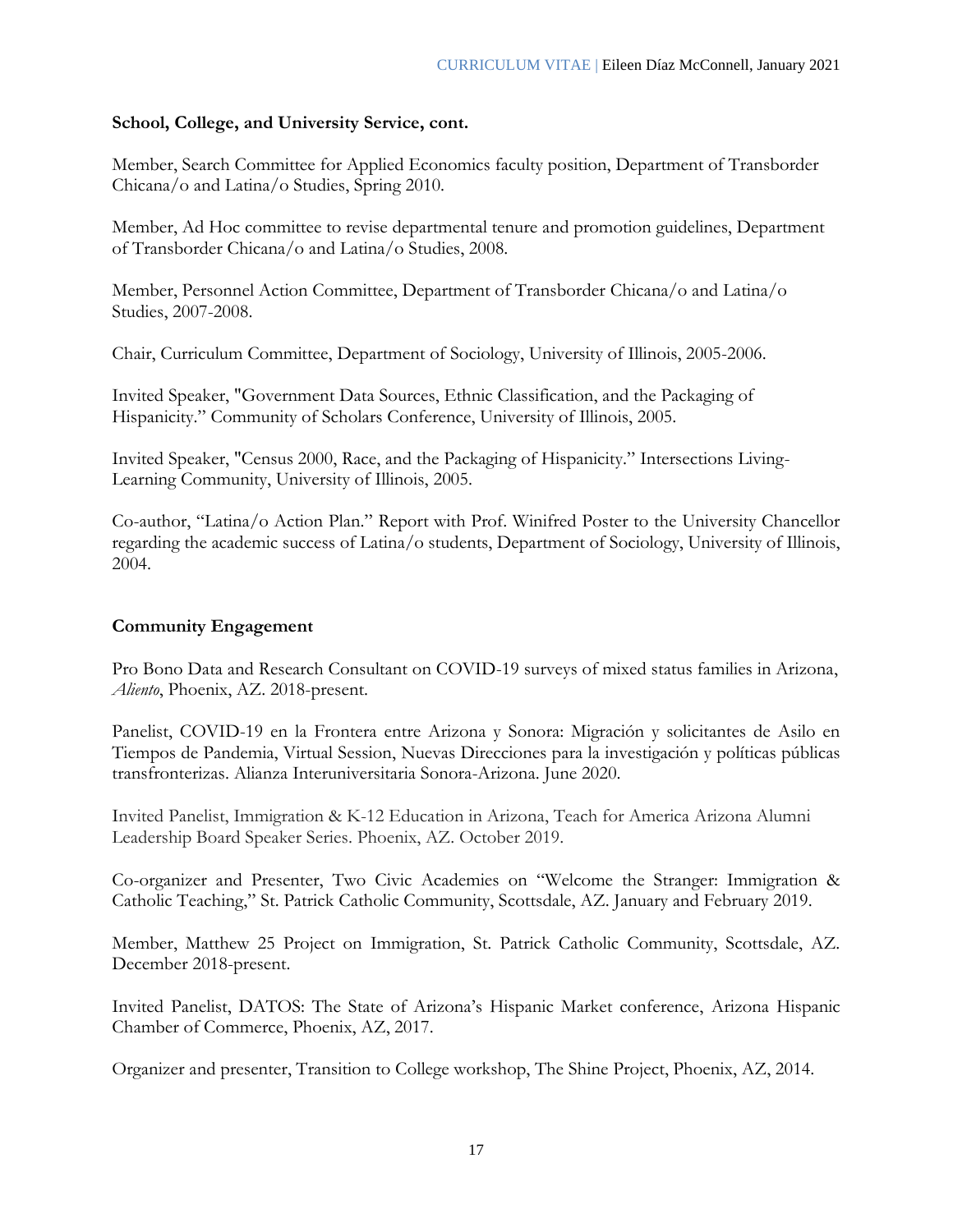## **Community Engagement**, **cont.**

Invited Speaker, "The Demographics of Latinos in Arizona: Contemporary Characteristics of a Dynamic Population," Hispanic Leadership Institute, Phoenix, AZ, 2010.

Invited Speaker, "The Demographics of Latinos in Arizona: Contemporary Characteristics of a Dynamic Population," Arizona Latino Research Enterprise, Tempe AZ, 2009.

Invited Speaker, "State of Latino Arizona" Study, Arizona Latino Research Enterprise Town Hall, Phoenix, AZ, 2008.

Invited Speaker, "Latinos in the U.S. and at the University of Illinois: Past, Present, and Future." Latina/o Family Visit Day, sponsored by the Latina/Latino Studies Program, University of Illinois,

Invited Speaker, "Latina/os in East Central Illinois: Demographics and Issues." Lincoln Trails Library Association, Champaign, IL, 2004.

Invited Speaker, "Latinos in Central Illinois: A Snapshot of the Population and the Community." Latin America and Latina/o Bibliographic and Information Resources Workshop, sponsored by the Center for Latin American and Caribbean Studies, University of Illinois, Urbana, IL, 2004.

Member, Advisory Board, Community Health Care Strategies, Bloomington, IN. 2002.

Member, Working Group on Latino Outreach, Bloomington, IN. 2001-2003.

## **Press Coverage**

- Hansen, Piper. 2020. "International students stuck in limbo." The State Press. July 14. https://www.statepress.com/article/2020/07/spcommunity-international-students-stuck-in-limbo
- ASU Now. "The Pandemic Laid Bare: ASU Experts Unmask Societal Impact of COVID-19." May 26, 2020. https://asunow.asu.edu/20200526-global-engagement-pandemic-laid-bare-asu-experts-unmask-societalimpact-covid-19
- Fusillo, Katie. 2019. "Arizona lawmakers begin drafting bill to lower tuition for DACA students." The State Press. January 17. http://www.statepress.com/article/2019/01/sppolitics-daca-reduced-tuition-bill
- Terrill, Marshall. 2018. "The Journey Continues: Central American Caravan Members Reach the U.S." May 7. https://asunow.asu.edu/20180507-global-engagement-journey-continues-central-americancaravan-members-reach-us
- Nicla, Andrew. 2017. "Latinos, hurt by recession job loss, turn to self-employment." Cronkite News. December 27. http://www.myheraldreview.com/news/latinos-hurt-by-recession-job-loss-turn-toself-employment/article\_92a1ce24-eaa0-11e7-ac05-4f0ec4043012.html